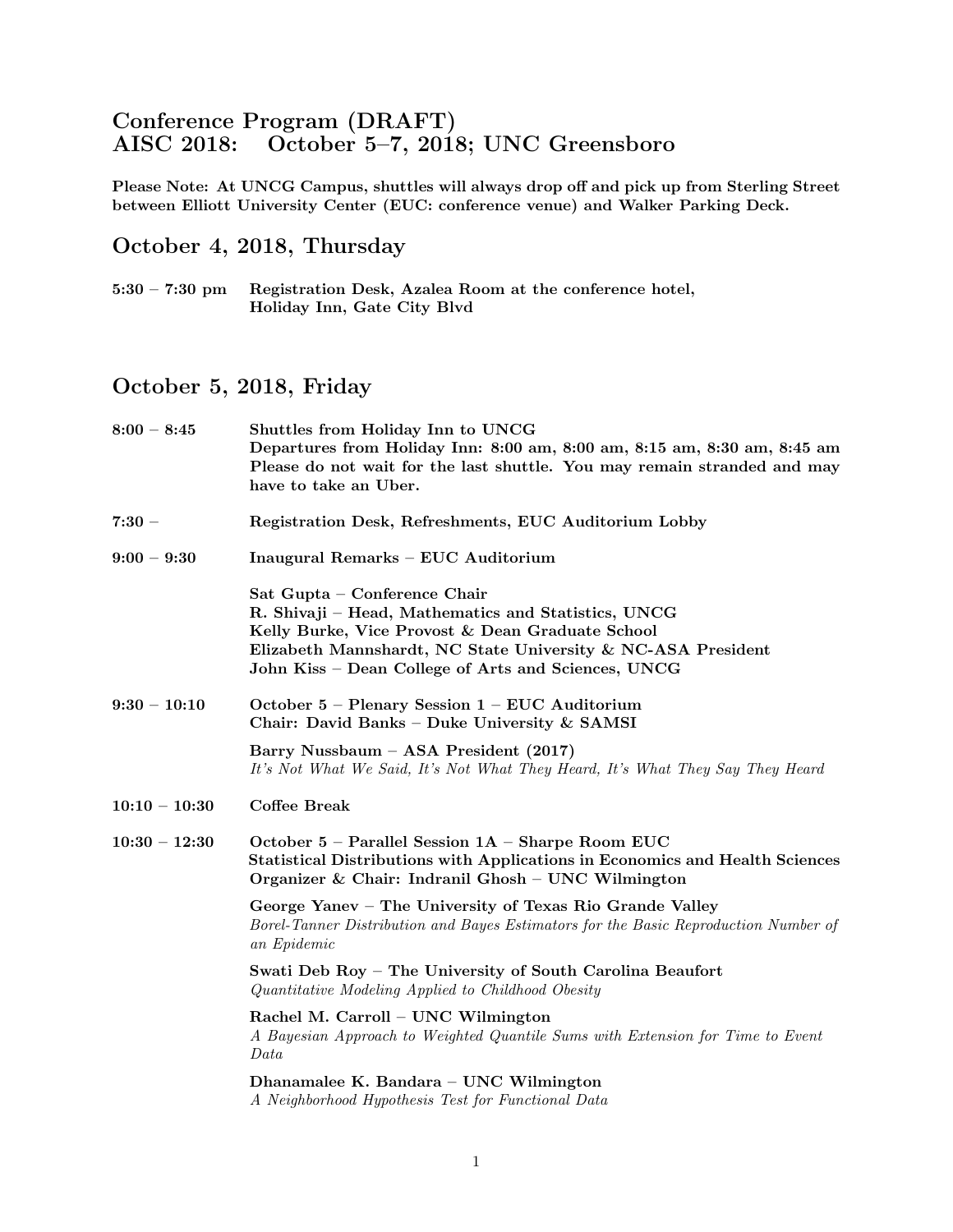| $10:30 - 12:30$ | October 5 - Parallel Session 1B - Dail Room EUC<br><b>Sampling Methods in High-Dimensional Spaces</b><br>Organizer & Chair: Cheng Cheng - Duke University & SAMSI                                                     |  |  |  |  |
|-----------------|-----------------------------------------------------------------------------------------------------------------------------------------------------------------------------------------------------------------------|--|--|--|--|
|                 | Matthias Sachs - Duke University & SAMSI<br>Efficient Numerical Algorithms for the Generalized Langevin Equation                                                                                                      |  |  |  |  |
|                 | Cheng Cheng – Duke University $&$ SAMSI<br>Stable Phaseless Sampling and Reconstruction of Real-valued FRI Signals                                                                                                    |  |  |  |  |
|                 | Pulong Ma $-$ SAMSI & Duke University<br>A Fused Gaussian Process Model for Very Large Spatial Data                                                                                                                   |  |  |  |  |
|                 | $Q$ iuyi Wu – Rochester Institute of Technology<br>Machine Learning for Music Mining with LDA Model                                                                                                                   |  |  |  |  |
| $10:30 - 12:30$ | October 5 - Parallel Session 1C - Claxton Room EUC<br>Nonparametric Methods<br>Organizer & Chair: Scott Richter - UNC Greensboro                                                                                      |  |  |  |  |
|                 | Scott J Richter - UNC Greensboro<br>Simultaneous Confidence Intervals for Comparing Scale Parameters using Deviances                                                                                                  |  |  |  |  |
|                 | Melinda McCann - Oklahoma State University<br>An Efficient Multiplicity Adjustment for Large Scale Chi-Square Endpoints                                                                                               |  |  |  |  |
|                 | Sayed Mostafa - North Carolina A&T State University<br>Finite Population Model-Assisted Estimation using Combined Parametric and<br>Nonparametric Regression Smoothers                                                |  |  |  |  |
|                 | Mubbasher Munir - University of Management and Technology<br>Lahore, Pakistan<br>The Negative Impact of Outliers in Linear Regression Model; Possible Solutions Using<br>Robust Regression                            |  |  |  |  |
| $10:30 - 12:30$ | October 5 - Parallel Session 1D - Alexander Room EUC<br><b>Bayesian Nonparametric Methods and Applications</b><br>Organizer & Chair: Andres F. Barrientos - Duke University                                           |  |  |  |  |
|                 | Shaobo Han - Duke University<br>Tensor Decomposition for Multiple Spatial Passing Networks                                                                                                                            |  |  |  |  |
|                 | Olanrewaju Akande – Duke University<br>Simultaneous Edit and Imputation For Household Data With Structural Zeros                                                                                                      |  |  |  |  |
|                 | Andee Kaplan - Duke University<br>Counting Casualties in The Syrian Conflict with Bayesian Record Linkage                                                                                                             |  |  |  |  |
|                 | Andres F. Barrientos - Duke University<br>A Bayesian Goodness-Of-Fit Test for Regression                                                                                                                              |  |  |  |  |
| $10:30 - 12:30$ | October 5 - Parallel Session 1E - Kirkland Room EUC<br><b>Sampling Methods</b><br>Organizer: Geeta Kalucha - PGDAV College, University of Delhi<br>Chair: Hina Khan – Government College University, Lahore, Pakistan |  |  |  |  |
|                 | G N Singh - IIT (ISM) Dhanbad, India<br>Improved Estimation Procedures of Population Parameter for Sensitive Characteristic<br>using Randomized Response Technique                                                    |  |  |  |  |
|                 | Sat Gupta - UNC Greensboro                                                                                                                                                                                            |  |  |  |  |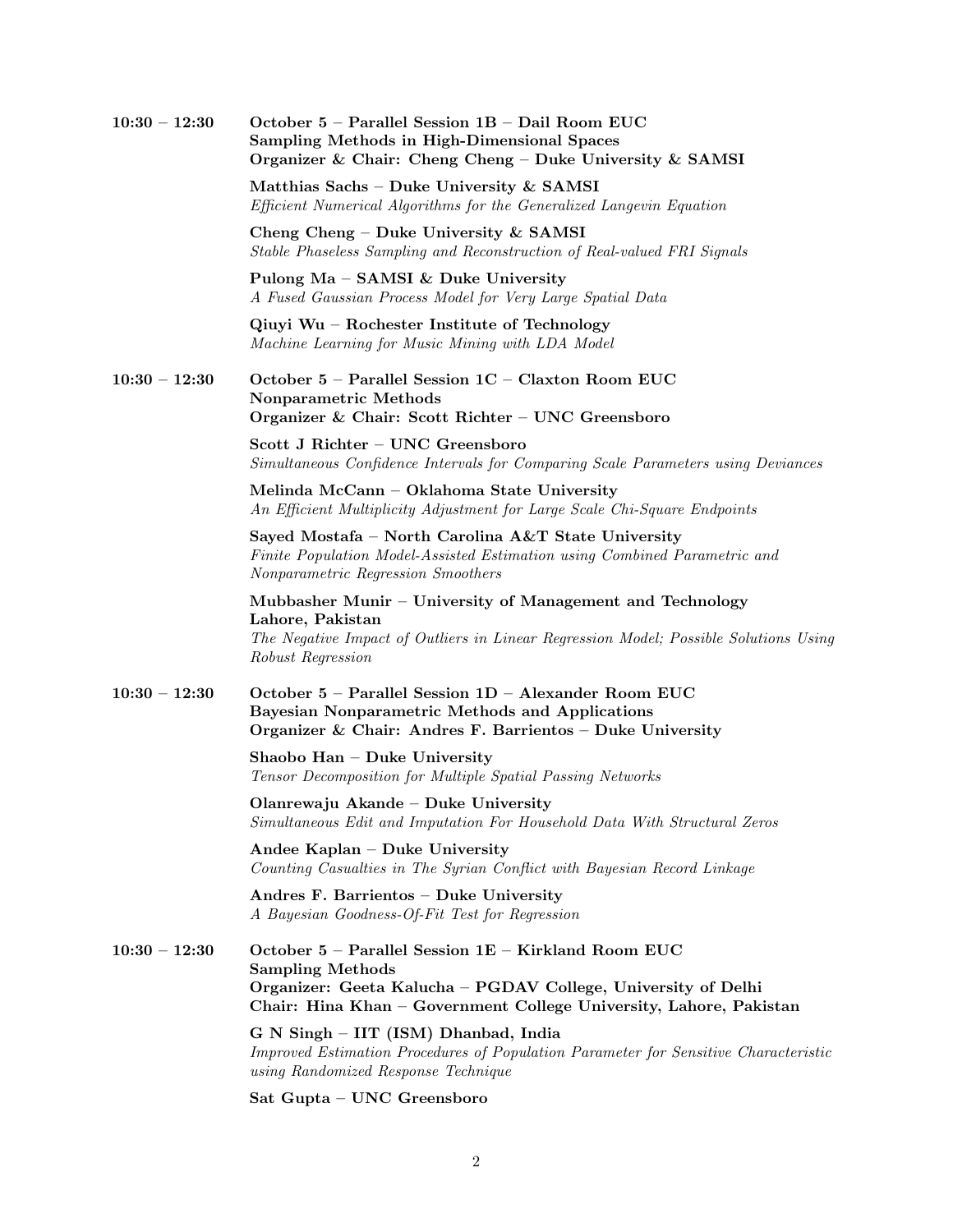|                | Randomized Response Techniques for Estimation of Small Area Total                                                                                                   |  |  |  |  |
|----------------|---------------------------------------------------------------------------------------------------------------------------------------------------------------------|--|--|--|--|
|                | Geeta Kalucha – PGDAV College, University of Delhi<br>Ratio Estimation of the Mean under RRT Models                                                                 |  |  |  |  |
|                | Zaheen Khan – Federal Urdu University of Arts, Science and Technology<br>Islamabad, Pakistan<br>An Optimal Systematic Sampling Scheme                               |  |  |  |  |
| $12:30 - 2:00$ | Lunch at Moran Commons Dining Center                                                                                                                                |  |  |  |  |
| $2:10 - 3:30$  | October 5 - Plenary Session 2 - EUC Auditorium<br>Chair: John Stufken - Arizona State University                                                                    |  |  |  |  |
|                | David Banks - Duke University & SAMSI<br>Statistical Issues with Agent-Based Models                                                                                 |  |  |  |  |
|                | Mahlet Tadesse - Georgetown University<br>Variable Selection in Mixture Models: Uncovering Cluster Structure and Relevant<br>Features                               |  |  |  |  |
| $3:30 - 3:50$  | Coffee Break                                                                                                                                                        |  |  |  |  |
| $3:50 - 5:50$  | October 5 - Parallel Session 2A - Sharpe Room EUC<br>Lifetime Data Analysis<br>Organizer & Chair: Suvra Pal – University of Texas at Arlington                      |  |  |  |  |
|                | Indranil Ghosh - UNC Wilmington<br>New Class of Skewed Distributions with Applications in Environmental Science                                                     |  |  |  |  |
|                | Rajarshi Dey - University of South Alabama<br>On Hazard Function of Kumaraswamy Distribution                                                                        |  |  |  |  |
|                | Sy Han (Steven) Chiou – University of Texas at Dallas<br>Generalized Scale-Change Models for Recurrent Event Processes Under Informative<br>Censoring               |  |  |  |  |
|                | Suvra Pal – University of Texas at Arlington<br>Destructive Cure Rate Model Based on Multiple Treatments                                                            |  |  |  |  |
| $3:50 - 5:50$  | October 5 - Parallel Session 2B - Dail Room EUC<br>Advances in Biostatistics and Epidemiology<br>Organizer & Chair: Sujit Ghosh - NC State University               |  |  |  |  |
|                | Brian Neelon – Medical University of South Carolina<br>Bayesian Zero-Inflated Negative Binomial Regression Based on Pólya-Gamma Mixtures                            |  |  |  |  |
|                | Rajib Paul - UNC Charlotte<br>Assessing Health Disparities using Nonparametric Multivariate Density Estimation<br>subject to Marginal Unimodality Constraints       |  |  |  |  |
|                | Yunran Chen - Duke University<br>Testing Poisson versus Poisson mixtures with applications to neuroscience                                                          |  |  |  |  |
|                | Shrabanti Chowdhury – Icahn School of Medicine at Mount Sinai<br>Group Regularization for Zero-Inflated Models with Application to Health Care Demand<br>in Germany |  |  |  |  |
| $3:50 - 5:50$  | October 5 - Parallel Session 2C - Claxton Room EUC<br><b>Undergraduate Research with Data-Driven Analysis</b>                                                       |  |  |  |  |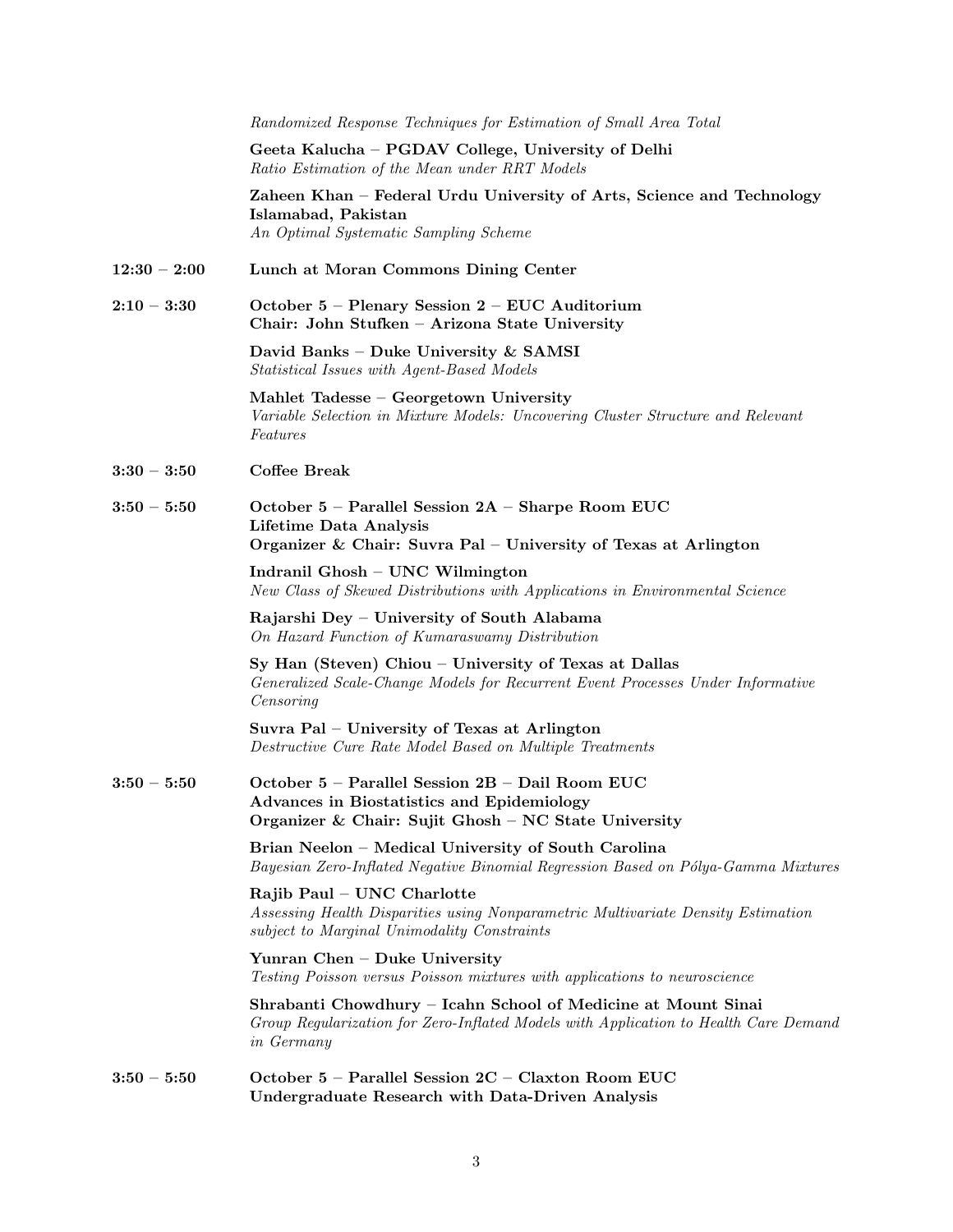|               | Organizer & Chair: Mark Daniel Ward - Purdue University                                                                                                                                                         |
|---------------|-----------------------------------------------------------------------------------------------------------------------------------------------------------------------------------------------------------------|
|               | Erik Wendt – Gettysburg College<br>Minimum Entropy Clustering of Functional Data                                                                                                                                |
|               | Siri Neerchal – University of Maryland<br>Assessing the Descriptive Epidemiology of Idiopathic Clubfoot in Iowa                                                                                                 |
|               | Amelia Schroeder – East Tennessee State University<br>Comparison of Machine Learning Algorithms for Rapid Evaporative Ionization Mass<br>Spectrometry (REIMS) Studies                                           |
|               | James Marshall Reber – Purdue University<br>Markov Chains, Mixing Times, and Couplings                                                                                                                          |
|               | Michael A Smith - Purdue University<br>A Data-Driven Approach to Combinatorial Game Theory                                                                                                                      |
| $6:00-8:00$   | Reception Cone Ball Rooms – EUC<br><b>Hosted by Springer</b>                                                                                                                                                    |
| $8:00 - 8:45$ | <b>Shuttles Back to Holiday Intn</b><br>Departures from outside of EUC: 8:00 pm, 8:15 pm, 8:30 pm, 8:45 pm<br>Please do not wait for the last shuttle. You may remain stranded and may<br>have to take an Uber. |

# October 6, 2018, Saturday

| $8:00 - 8:45$   | Shuttles from Holiday Inn to UNCG<br>Departures from Holiday Inn: 8:00 am, 8:00 am, 8:15 am, 8:30 am, 8:45 am<br>Please do not wait for the last shuttle. You may remain stranded and may<br>have to take an Uber.                             |  |  |  |
|-----------------|------------------------------------------------------------------------------------------------------------------------------------------------------------------------------------------------------------------------------------------------|--|--|--|
| $8:00 - 9:00$   | Registration/Refreshments - EUC Auditorium Lobby                                                                                                                                                                                               |  |  |  |
| $9:00 - 10:20$  | October $6$ – Plenary Session $3$ – EUC Auditorium<br>Chair: William Li - Shanghai Advanced Institute of Finance                                                                                                                               |  |  |  |
|                 | David Dickey – NC State University<br>Unit Root Testing, a Historical Perspective                                                                                                                                                              |  |  |  |
|                 | Sujit Ghosh – NC State University<br>Does Knowledge of Shapes Matter in Statistics?                                                                                                                                                            |  |  |  |
| $10:20 - 10:40$ | Coffee Break                                                                                                                                                                                                                                   |  |  |  |
| $10:40 - 12:40$ | October $6$ – Parallel Session $3A$ – EUC Auditorium<br>Design of Experiments: Factorial Experiments<br>Organizers: John Stufken (Arizona State University) & Abhyuday Mandal<br>(University of Georgia)<br>Chair: John Morgan – Virginia Tech |  |  |  |
|                 | Bobby Mee - University of Tennessee<br>Utilizing the Block Diagonal Covariance Structure of Nonregular Two-Level Designs                                                                                                                       |  |  |  |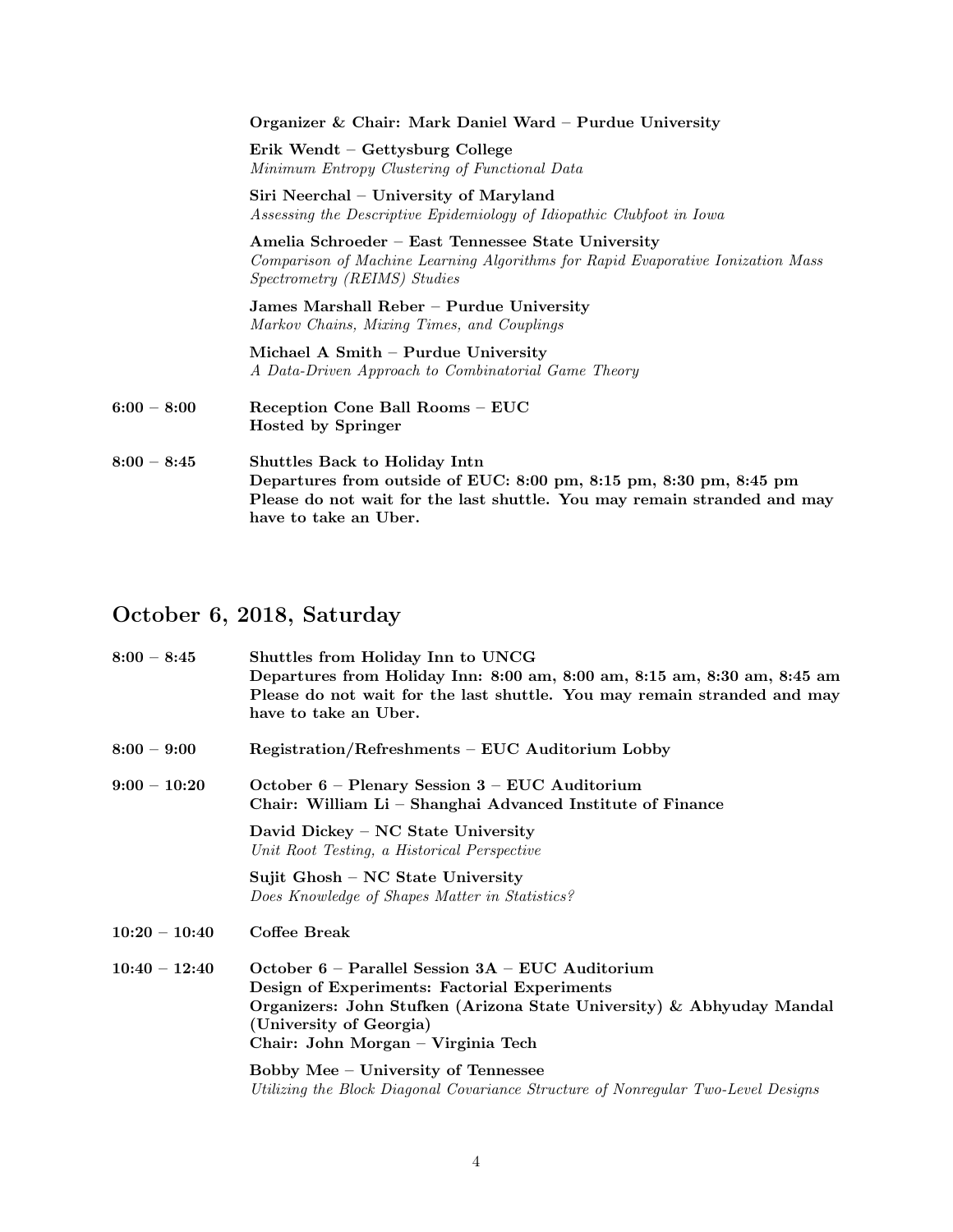Huaiqing Wu – Iowa State University Fractional Factorial Designs with Clear Two-Factor Interactions William Li – Shanghai Advanced Institute of Finance Individual Clear Effects for Fractional Factorial Designs Arman Sabbaghi – Purdue University An Algebra for the Conditional Main Effects Parameterization 10:40 – 12:40 October 6 – Parallel Session 3B – Sharpe Room EUC Advanced Statistical Modeling of Genomic Data Organizer & Chair: Sunyoung Shin – University of Texas at Dallas Naim Rashid – University of North Carolina at Chapel Hill Modeling Between-Study Heterogeneity for Improved Reproducibility in Gene Signature Selection and Clinical Prediction Rhonda Bacher – University of Florida SCnorm: A quantile-regression based approach for normalization of single-cell RNA-seq data Sunyoung Shin – University of Texas at Dallas atSNP Search: a web resource for statistically evaluating influence of human genetic variation on transcription factor binding Yuchao Jiang – University of North Carolina at Chapel Hill Full-spectrum Copy Number Variation Detection by High-throughput DNA Sequencing Keegan Korthauer – Harvard T.H. Chan School of Public Health  $\&$ Dana-Farber Cancer Institute De novo detection and accurate inference of differentially methylated regions 10:40 – 12:40 October 6 – Parallel Session 3C – Dail Room EUC High-Dimensional Variable Selection Organizer & Chair: Sy Han (Steven) Chiou – University of Texas Dallas Eliana Christou – University of North Carolina at Charlotte Central Quantile Subspace Ana Kenney – Penn State University  $Computationally\ Value\ and\ Effective\ Feature\ Selection\ in\ L_0\ Norm$ Thierry Chekouo  $T -$  University of Calgary Bayesian Factor Analysis Regression with Incorporation of Grouping Information Wenjie Wang – University of Connecticut Integrative Survival Analysis with Uncertain Event Times in Application to a Suicide Risk Study  $10:40 - 12:40$  October 6 – Parallel Session 3D – Claxton Room EUC Best Presentation Award Session for Undergraduate Students Chair: Mark Daniel Ward – Purdue University Jury: Haimeng Zhang (UNC Greensboro), Ivette Gomes (University of Lisbon), Suvra Pal (University of Texas at Arlington) Yiwen Tang – Wake Forest University Classifying Hate Speech Using a Two-Stage Model Amber Young – Purdue University Newer Variations of the Unrelated Question Binary RRT Model Examining the Impact of Untruthful Responding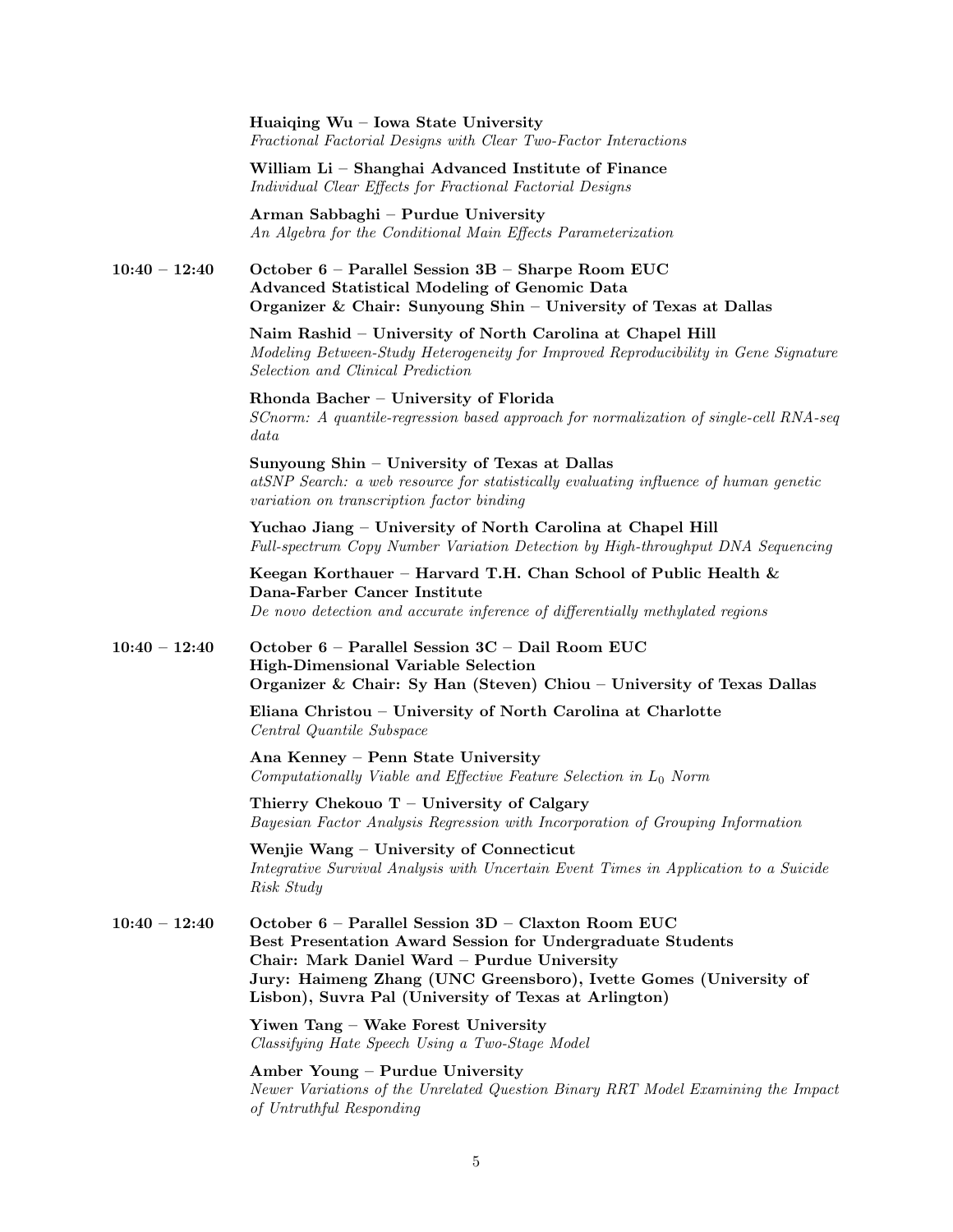|                                  | Zavia Epps - Jackson State University<br>Evaluation of Deaggregation Methods Used to Simulate Unknown Premises Locations for<br>Disease Models: Cattle Disease Outbreaks in Argentina                                                                                                     |  |  |  |
|----------------------------------|-------------------------------------------------------------------------------------------------------------------------------------------------------------------------------------------------------------------------------------------------------------------------------------------|--|--|--|
|                                  | Austin Miller – University of Wyoming<br>Robust Trend Filtering and Outlier Detection                                                                                                                                                                                                     |  |  |  |
|                                  | Shuchi Goyal – University of Georgia<br>Hierarchical Bayes Unit-Level Small Area Estimation Model for Normal Mixture<br>Populations                                                                                                                                                       |  |  |  |
|                                  | Adrianna Kallis - Iowa State University<br>Visualizing IPUMS-I Demographics                                                                                                                                                                                                               |  |  |  |
| $10:40 - 12:40$                  | October 6 - Parallel Session 3E - Alexander Room EUC<br><b>Best Presentation Award Session for Graduate Students</b><br>Chair: David Banks - Duke University & SAMSI<br>Jury: Scott Richter (UNC Greensboro), Sujit Ghosh (NC State University),<br>David Banks (Duke University & SAMSI) |  |  |  |
|                                  | Bin Luo - UNC Greensboro<br>Penalized Re-Descending M Estimation with Non-Convexity for High-Dimensional<br><i>Asymmetric Data</i>                                                                                                                                                        |  |  |  |
|                                  | Joshua Lukemire - Emory University<br>d-QPSO: A Quantum-Behaved Particle Swarm Technique for Finding D-Optimal<br>Designs with Discrete and Continuous Factors and a Binary Response                                                                                                      |  |  |  |
|                                  | Abigael Nachtsheim - Arizona State University<br>Nonparametric Sub-Sampling for Big Data                                                                                                                                                                                                  |  |  |  |
|                                  | Austin Lawson - UNC Greensboro<br>Persistence Curves: A New Vectorization of Persistence Diagrams                                                                                                                                                                                         |  |  |  |
|                                  | Liu Kai – McMaster University<br>Semi-Parametric Likelihood Inference for Birnbaum-Saunders Frailty Model                                                                                                                                                                                 |  |  |  |
|                                  | Claire Kiers - UNC Chapel Hill<br>Hurricanes and Rate-Induced Tipping                                                                                                                                                                                                                     |  |  |  |
| $12:40 - 2:10$<br>$12:40 - 2:10$ | Lunch at Moran Commons Dining Center<br>JSTP Editorial Board Luncheon - Moran Commons Dining Center, Separate<br>Reserved Area                                                                                                                                                            |  |  |  |
| $2:15 - 4:15$                    | October 6 - Parallel Session 4A - EUC Auditorium<br>Design of Experiments: Computer Experiments and Beyond<br>Organizers: John Stufken (Arizona State University) & Abhyuday Mandal<br>(University of Georgia)<br>Chair: Angela Dean - Ohio State University                              |  |  |  |
|                                  | Thomas Santner - Ohio State University<br>Variable Selection for Deterministic Computer Simulator Output                                                                                                                                                                                  |  |  |  |
|                                  | Abhyuday Mandal – University of Georgia<br>EzGP: Easy-to-Interpret Gaussian Process Models for Computer Experiments with Both<br>Quantitative and Qualitative Factors                                                                                                                     |  |  |  |
|                                  | Jon Stallings - NC State University<br>Sequential Design and Analysis of Mixture Experiments based on Gaussian Processes                                                                                                                                                                  |  |  |  |
|                                  | Tirthankar Dasgupta – Rutgers University                                                                                                                                                                                                                                                  |  |  |  |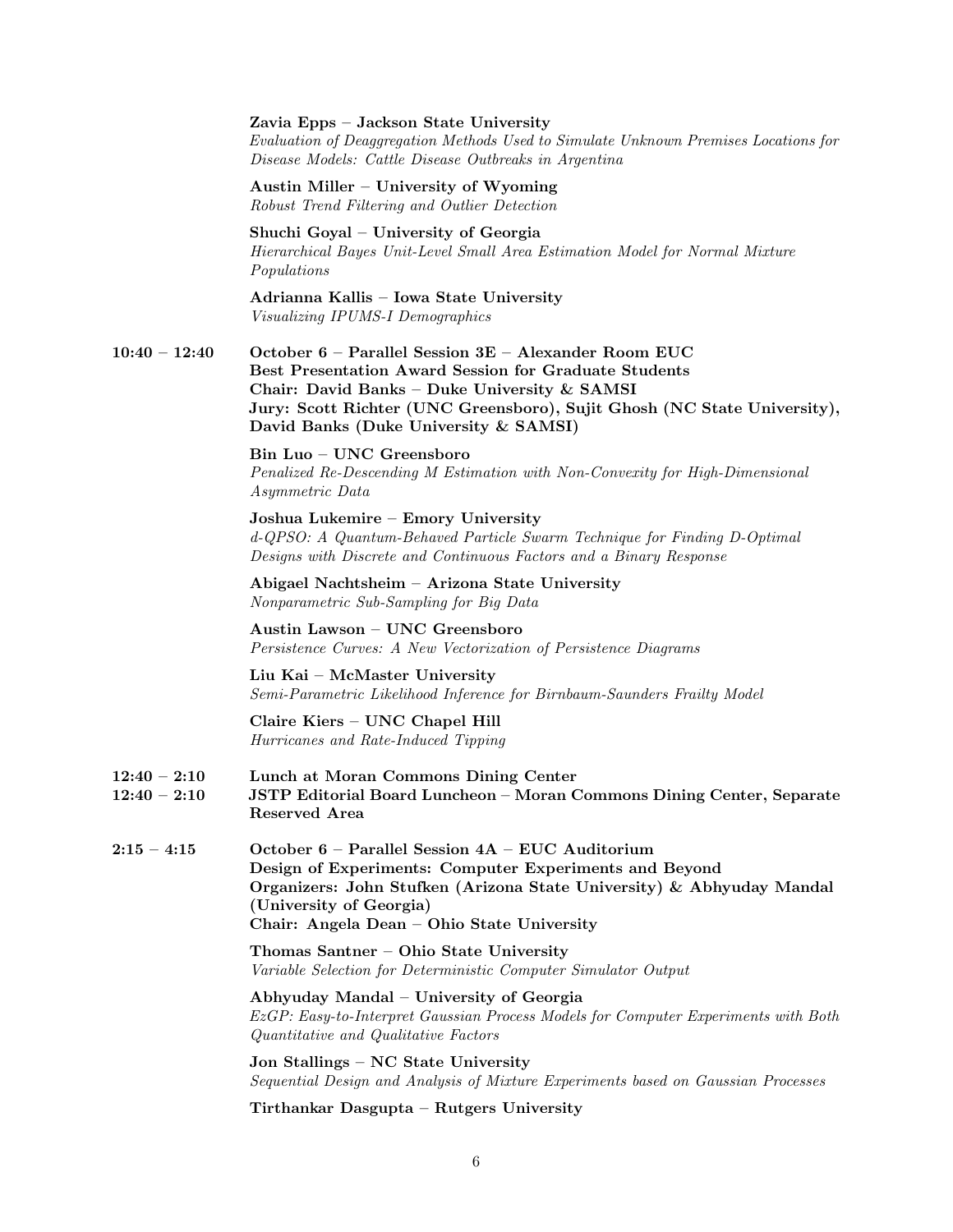|               | Randomization Based Inference from Unbalanced Split Plot Designs                                                                                     |
|---------------|------------------------------------------------------------------------------------------------------------------------------------------------------|
| $2:15 - 4:15$ | October 6 - Parallel Session 4B - Sharpe Room EUC<br><b>Complex High-Dimensional Data Analysis</b><br>Organizer & Chair: Xiaoli Gao - UNC Greensboro |
|               | Kei Hirose - Kyushu University, Japan<br>Prenet Penalization in Factor Analysis and its Applications                                                 |
|               | Yuan Huang – University of Iowa<br>A Joint Learning of Multiple Precision Matrices with Sign Consistency                                             |
|               | Vadim Sokolov - George Mason University<br>Deep Learning for Spatio-Temporal Modeling                                                                |
|               | Jonathan P Williams - UNC Chapel Hill<br>Non-penalized Variable Selection via Generalized Fiducial Inference                                         |
|               | Xiaoli Gao - UNC Greensboro<br>Robust Stochastic Gradient Decent for Online Learning                                                                 |
| $2:15 - 4:15$ | October 6 - Parallel Session 4C - Dail Room EUC<br><b>Topological Data Analysis</b><br>Organizer & Chair: Yu-Min Chung - UNC Greensboro              |
|               | Edgar Lobaton - NC State University<br>Localized Topological Metric for Edge Detection in Images using CNNs                                          |
|               | Vasileios Maroulas - University of Tennessee<br>Distributions of Persistence Diagrams and Approximations                                             |
|               | Yu-Min Chung – UNCG<br>Topological Fidelity in Image Thresholding                                                                                    |
|               | Sayan Mukherjee – Duke University<br>How Many Directions Determine a Shape and other Sufficiency Results for Two<br>Topological Transforms           |
| $2:15 - 4:15$ | October 6 - Parallel Session 4D - Claxton Room EUC<br>Recent Results in Combinatorics<br>Organizer & Chair: Clifford Smyth - UNC Greensboro          |
|               | John Engbers - Marquette University<br>Extremal Independent Sets and Colorings in k-Chromatic Graphs                                                 |
|               | C. Matthew Farmer - UNC Greensboro<br>The Non-Crossing Bond Lattice                                                                                  |
|               | David Galvin - University of Notre Dame<br>Total Non-negativity of Some Combinatorial Matrices                                                       |
|               | James Rudzinski – UNC Greensboro<br><i>Efficient Generation of Unlabeled Graphs</i>                                                                  |
|               | Clifford Smyth - UNC Greensboro<br>Combinatorial Formulas for Restricted Stirling and Lah Number Matrices and their<br><i>Inverses</i>               |
| $2:15-4:15$   | October 6 - Parallel Session 4E - Alexander Room EUC<br>Genomics and Health<br>Organizer & Chair: Sunil Mathur - Texas A&M University-Corpus Christi |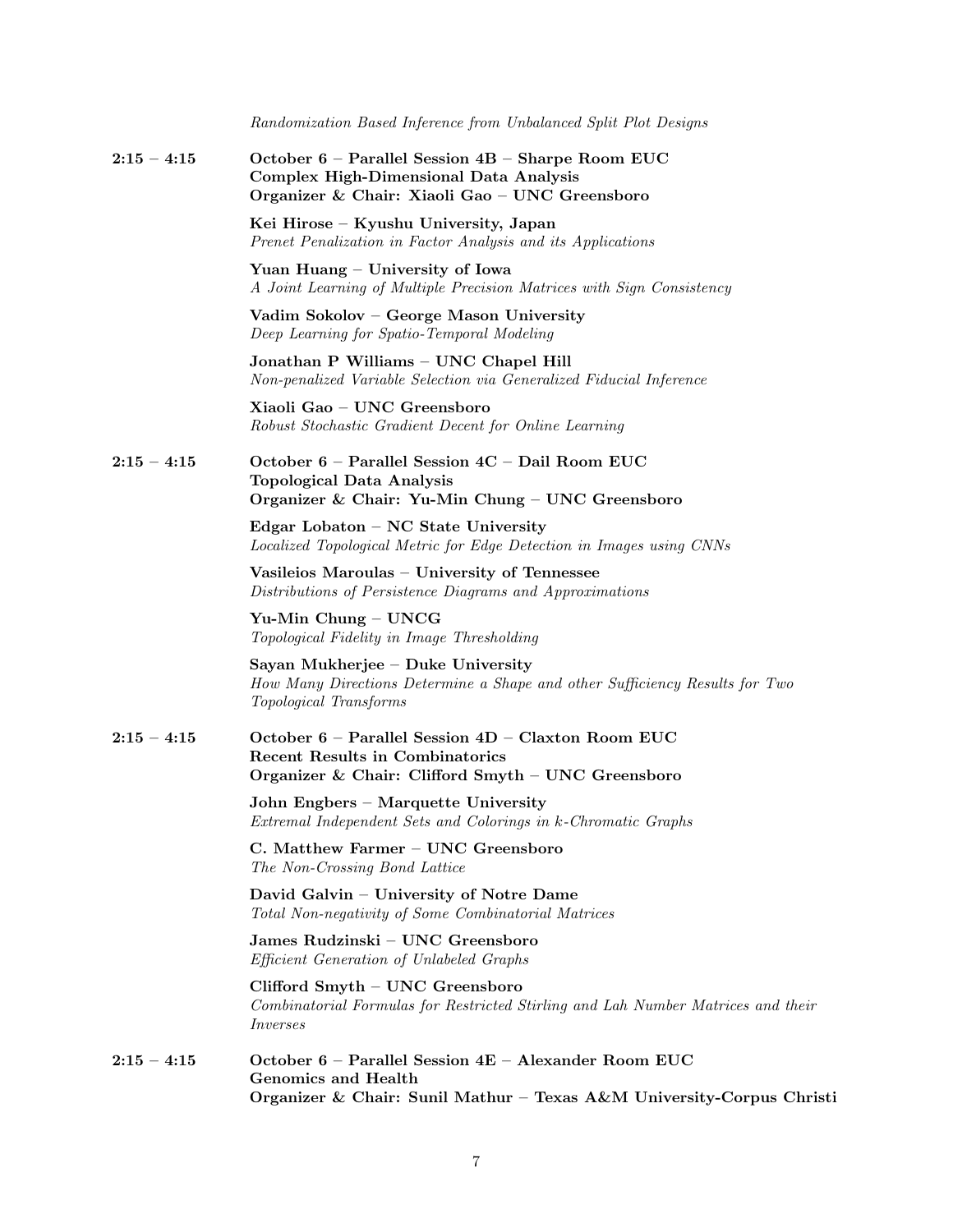|               | Sujay Dutta – University of Akron<br>Statistical Issues in Analyzing Next-Generation Sequencing Data                                                                                                    |  |  |  |  |
|---------------|---------------------------------------------------------------------------------------------------------------------------------------------------------------------------------------------------------|--|--|--|--|
|               | Bo Li - The Citadel<br>Simultaneous Inference of Differentially Expressed Isoforms for RNA Sequencing Data                                                                                              |  |  |  |  |
|               | Prashant Waiker - UNC Greensboro<br>Using Statistics to solve biological problems: An example of termite recombination                                                                                  |  |  |  |  |
|               | Jianping Sun - UNC Greensboro<br>Multivariate Association Test for Rare Variant Controlling for Cryptic and Family<br>Relatedness                                                                       |  |  |  |  |
|               | Sunil Mathur - Texas A&M University-Corpus Christi<br>Detecting Variability in Genome with Applications to Public Health                                                                                |  |  |  |  |
| $4:15 - 4:45$ | <b>Coffee Break</b>                                                                                                                                                                                     |  |  |  |  |
| $4:45 - 5:45$ | October $6$ – Special Session: Perspectives on Statistical Consulting – A Panel<br><b>Discussion</b><br>Organizer: Emily Griffith - NC State University                                                 |  |  |  |  |
|               | Panel:<br>David Dickey – NC State University (Moderator)<br>Sujit Ghosh - NC State University<br>Siyun Yang – Duke University<br>Aric LaBarr - Elder Research<br>Scott Richter - UNC Greensboro         |  |  |  |  |
| $6:00 - 6:30$ | $NC-ASA$ Chapter Meeting (non-members also invited) – EUC Auditorium                                                                                                                                    |  |  |  |  |
| $6:30 - 9:00$ | Conference Banquet & NC-ASA Chapter Awards Ceremony, EUC Cone<br><b>Ballrooms</b>                                                                                                                       |  |  |  |  |
| $9:00 - 9:45$ | Shuttles Back to Holiday Inn<br>Departures from outside of EUC: 9:00 pm, 9:15 pm, 9:30 pm, 9:45 pm<br>Please do not wait for the last shuttle. You may remain stranded and may<br>have to take an Uber. |  |  |  |  |

## October 7, 2018, Sunday

| $8:00 - 8:45$ | Shuttles from Holiday Inn to UNCG<br>Departures from Holiday Inn: 8:00 am, 8:15 am, 8:30 am, 8:45 am<br>Please do not wait for the last shuttle. You may remain stranded and may<br>have to take an Uber. |  |  |  |  |  |
|---------------|-----------------------------------------------------------------------------------------------------------------------------------------------------------------------------------------------------------|--|--|--|--|--|
| $8:00 - 9:00$ | Registration/Refreshments – EUC Auditorium Lobby                                                                                                                                                          |  |  |  |  |  |
| $9:00-10:20$  | October $7$ – Plenary Session $4$ – EUC Auditorium<br>Chair: Javier Rojo - Oregon State University                                                                                                        |  |  |  |  |  |
|               | Christopher Nachtsheim – University of Minnesota<br>Design Oriented Modeling                                                                                                                              |  |  |  |  |  |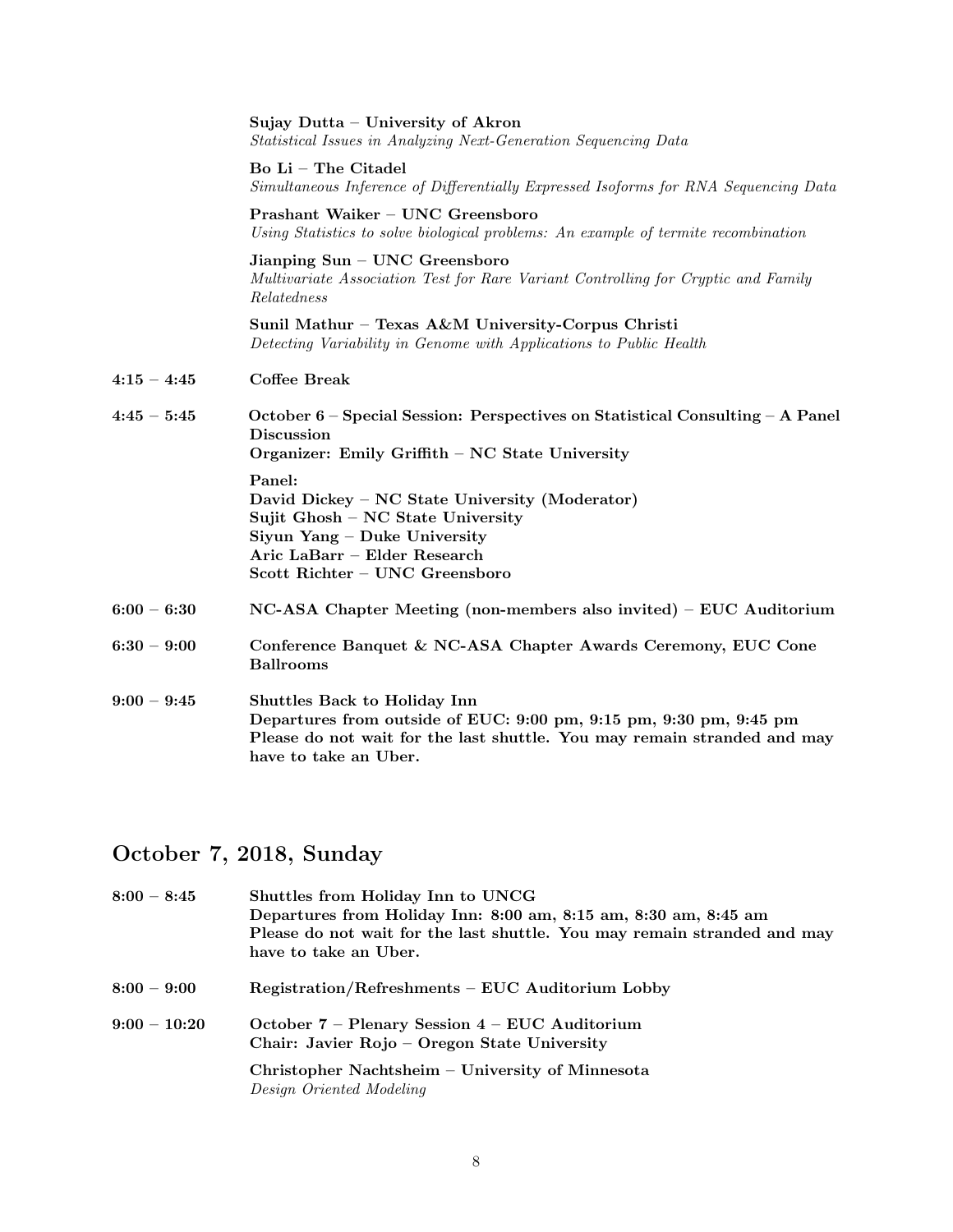|                 | Maria Ivette Gomes – University of Lisbon<br>Generalized Means, Linear Combinations and Bias Reduction in the Estimation of Heavy<br>Tails                                                                                                          |
|-----------------|-----------------------------------------------------------------------------------------------------------------------------------------------------------------------------------------------------------------------------------------------------|
| $10:20 - 10:40$ | <b>Coffee Break</b>                                                                                                                                                                                                                                 |
| $10:40 - 11:20$ | October $7$ – Plenary Session $5$ – EUC Auditorium<br>Chair: Maria Ivette Gomes - University of Lisbon                                                                                                                                              |
|                 | Javier Rojo – Oregon State University<br>Tails of Distributions - Classification and Testing                                                                                                                                                        |
| $11:25-1:00$    | October 7 - Parallel Sessions 5A - EUC Auditorium<br>Design of Experiments: Big Data and More<br>Organizers: John Stufken (Arizona State University) & Abhyuday Mandal<br>(University of Georgia)<br>Chair: Abhyuday Mandal - University of Georgia |
|                 | John Stufken - Arizona State University<br>Information-Based Subdata Selection                                                                                                                                                                      |
|                 | Min Yang – University of Illinois at Chicago<br>Information-Based Optimal Subdata Selection for Mixture Modelling                                                                                                                                   |
|                 | Rakhi Singh - IITB-Monash Research Academy<br>Pseudo Generalized Youden Designs                                                                                                                                                                     |
| $11:25-1:00$    | October 7 - Parallel Sessions 5B - Sharpe Room EUC<br><b>Sampling Theory and Methods</b><br>Chair: G. N. Singh - IIT (ISM) Dhanbad, India                                                                                                           |
|                 | Javid Shabbir - Quaid-i-Azam University, Pakistan<br>Use of Successive Sampling Strategy for Finite Population Distribution Function Under<br><i>Nonresponse</i>                                                                                    |
|                 | Sadia Khalil - Lahore College for Women University<br>Mean Estimation of Sensitive Variables under Measurement Errors Using Optional RRT<br>Models                                                                                                  |
|                 | Qi Zhang – UNC Greensboro<br>Comparison of Mean Estimators of Sensitive Variables under Measurement Errors with<br>Respect to Efficiency and Respondent Privacy                                                                                     |
| $11:25 - 1:00$  | October 7 - Parallel Sessions 5C - Dail Room EUC<br>Mathematics and Statistics for the Earth's Climate System<br>Organizer & Chair: Christian Sampson - SAMSI                                                                                       |
|                 | Christian Sampson - SAMSI<br>Statistical Topography for Sea Ice Modeling                                                                                                                                                                            |
|                 | Colin Guider - UNC Chapel Hill<br>Ensemble Data Assimilation on a Non-Conservative Adaptive Mesh                                                                                                                                                    |
|                 | Yu-Min Chung – UNC Greensboro<br>Computational Topology on Sea Ice Data                                                                                                                                                                             |
| $11:25-1:00$    | October 7 - Parallel Sessions 5D - Claxton Room EUC<br>Health Effects of Environment Pollution (Fri or Sun AM)<br>Organizer & Chair: Hrishikesh Chakraborty - Duke University                                                                       |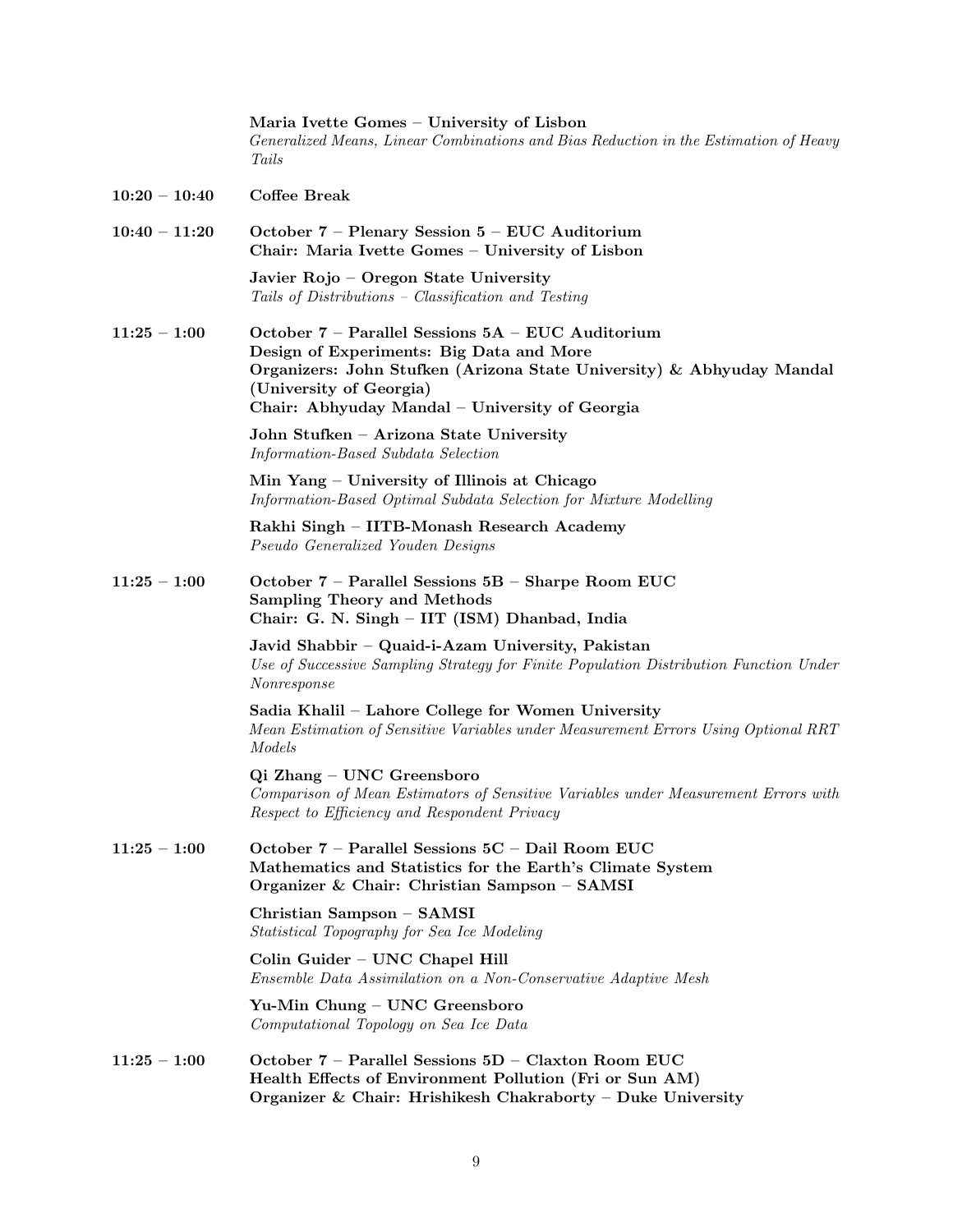|               | Sohini Raha - NC State University<br>On the Probability Distribution of Durations of Heatwaves                                                                                                                                                   |  |  |  |  |
|---------------|--------------------------------------------------------------------------------------------------------------------------------------------------------------------------------------------------------------------------------------------------|--|--|--|--|
|               | Yawen Guan - NC State University & SAMSI<br>Using Mobile Monitors for Fine-Scale Spatiotemporal Air Pollution Analysis                                                                                                                           |  |  |  |  |
|               | Philip White – Duke University<br>Modeling Daily Seasonality of Mexico City Ozone using Nonseparable Covariance<br>Models on Circles Cross Time                                                                                                  |  |  |  |  |
| $1:00 - 2:30$ | Lunch at Moran Commons Dining Center                                                                                                                                                                                                             |  |  |  |  |
| $2:30 - 4:30$ | October 7 - Parallel Session 6A - EUC Auditorium<br>Design of Experiments: Recent Advances<br>Organizers: John Stufken (Arizona State University) & Abhyuday Mandal<br>(University of Georgia)<br>Chair: John Stufken - Arizona State University |  |  |  |  |
|               | Lin Wang $-$ UCLA<br>Optimal Maximin L1-Distance Latin hypercube Designs Based on Good Lattice Point<br>Designs                                                                                                                                  |  |  |  |  |
|               | Ming-Hung (Jason) Kao – Arizona State University<br>Locally Optimal Designs for Mixed Continuous and Binary Responses                                                                                                                            |  |  |  |  |
|               | Wei Zheng - University of Tennessee<br>Design Based Incomplete U-statistics                                                                                                                                                                      |  |  |  |  |
|               | Shrabanti Chowdhury - Icahn School of Medicine at Mount Sinai<br>CV, ECV, and Robust CV designs for replications under a class of linear models in<br>factorial experiments                                                                      |  |  |  |  |
| $2:30 - 4:30$ | October 7 - Parallel Sessions 6B - Sharpe Room EUC<br>Big Data Analytics for Biology, Healthcare, and Science<br>Organizer & Chair: Somya Mohanty - UNC Greensboro                                                                               |  |  |  |  |
|               | Somya Mohanty - UNC Greensboro<br>A Data-Driven Analysis of Patient Rehospitalization Risk                                                                                                                                                       |  |  |  |  |
|               | Deborah Lekan - UNC Greensboro<br>Big Data Analysis of Electronic Healthcare Data                                                                                                                                                                |  |  |  |  |
|               | Sayed Mostafa - North Carolina A&T State University<br>Computing Happiness from Textual Data                                                                                                                                                     |  |  |  |  |
|               | Darpan Jhawar - UNC Greensboro<br>Big Data Analysis of Scientific Publications                                                                                                                                                                   |  |  |  |  |
|               | Oana Dumitrescu - UNC Greensboro<br>Statistical Framework for Semantic Similarity Searching on Biological Data                                                                                                                                   |  |  |  |  |
|               | Stacey Miertschein (Winona State University) & Amber Young (Purdue<br>University)<br>A Data-driven Approach to Predicting Diabetes and Cardiovascular Disease with<br>Machine Learning                                                           |  |  |  |  |
| $2:30 - 4:30$ | October 7 - Parallel Sessions 6C - Dail Room EUC<br><b>Sampling Methods</b><br>Organizer & Chair: Javid Shabbir - Quaid-i-Azam University, Pakistan                                                                                              |  |  |  |  |
|               | Muhammad Ismail - COMSATS, Lahore, Pakistan                                                                                                                                                                                                      |  |  |  |  |